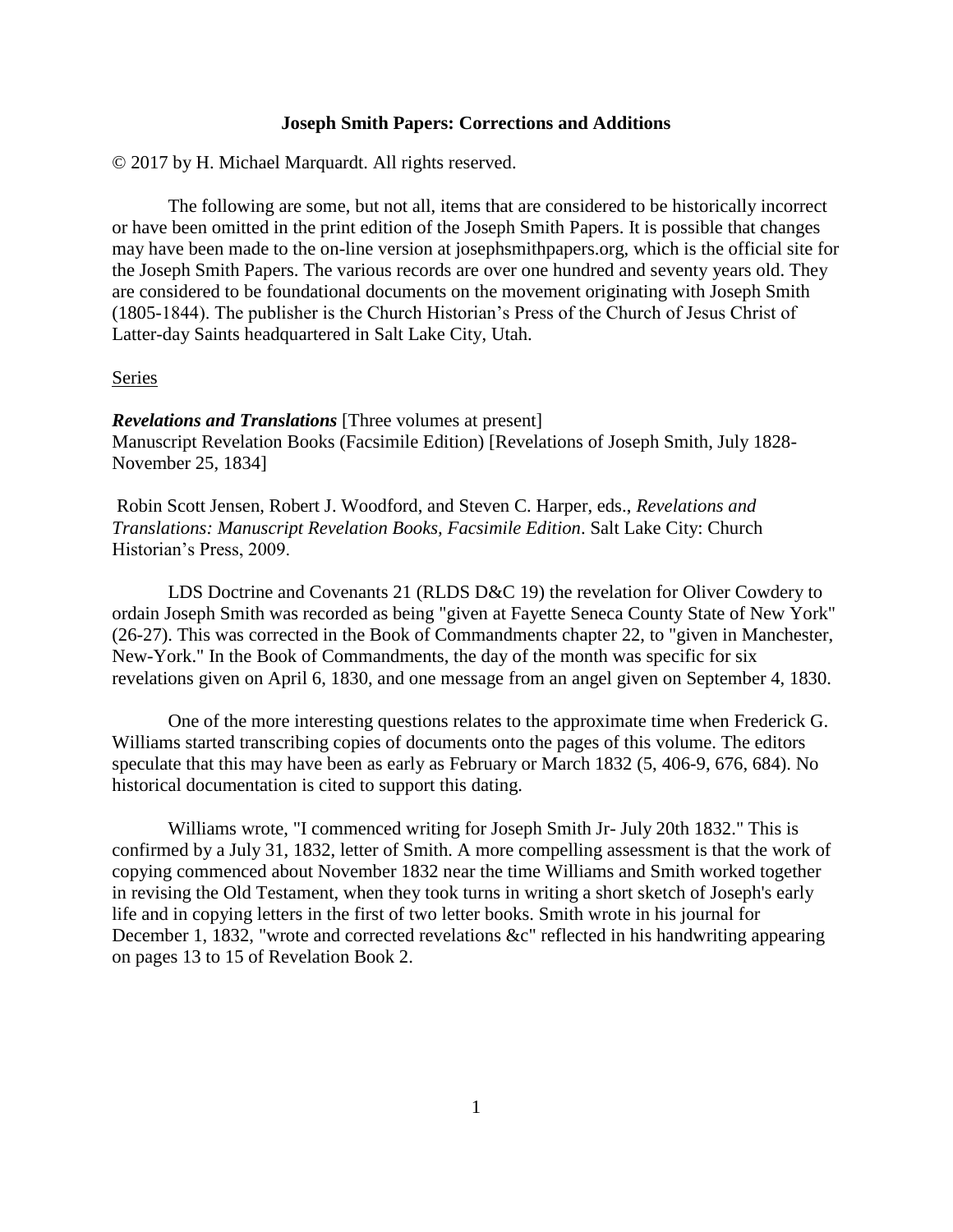Robin Scott Jensen, Robert J. Woodford, and Steven C. Harper, eds., *Revelations and Translations, Volume 1: Manuscript Revelation Books.* Salt Lake City: Church Historian's Press, 2011.

Robin Scott Jensen, Richard E. Turley Jr., and Riley M. Lorimer, eds., *Revelations and Translations, Volume 2: Published Revelations.* Salt Lake City: Church Historian's Press, 2011.

One thing of interest is that the errata for the earlier volume in the series, *Revelations and Translations, Manuscript Revelation Books: Facsimile Edition* has been corrected in this volume. The wording of the notes is not always the same as the *Facsimile Edition* and a few omitted. Also, there are some additional footnotes, a few rearranged, and others revised. The scribal directory at the end of the book omits the handwritten characteristics of each scribe.

The following are transcription errors that are not corrected in the two manuscript books: *Manuscript* 

|                                                         | Page & Line No. | <b>BCR</b> Page No. | Text                                                                                 |
|---------------------------------------------------------|-----------------|---------------------|--------------------------------------------------------------------------------------|
| 57                                                      | 23              | 43                  | into this generation $=$ unto this generation<br>BC 34:4 has "unto"                  |
| 131                                                     | 18-19           | 79                  | to know the place as to them $=$ to know the<br>place or to them<br>BC 51:5 has "or" |
| 209                                                     | 15              | 118                 | appeard unto some $=$ appeared unto some                                             |
| 213                                                     | 22              | 120                 | I come unto my own $=$ I came unto my own                                            |
|                                                         | Other MS.       |                     | Text                                                                                 |
| 401                                                     | $\overline{4}$  | $[4]$               | that even $=$ that were                                                              |
| <b>KRB</b><br>Manuscript<br>Page & Line No.<br>Page No. |                 |                     | Text                                                                                 |
| 433                                                     | 22              | 10                  | wherefore verily $=$ wherefore verely                                                |
| 445                                                     | 15              | 16                  | heavenly kings $=$ heavenly [t] hings                                                |
| 487                                                     | 13              | 37                  | cleaveth unto inteligence $=$ cleaveth unto inteligence                              |
| 493                                                     | 9               | 40                  | in this last kingdom $=$ in this last kingdon                                        |
| 497                                                     | 21              | 42                  | the voice of thunderings $=$ the voice of thunderngs                                 |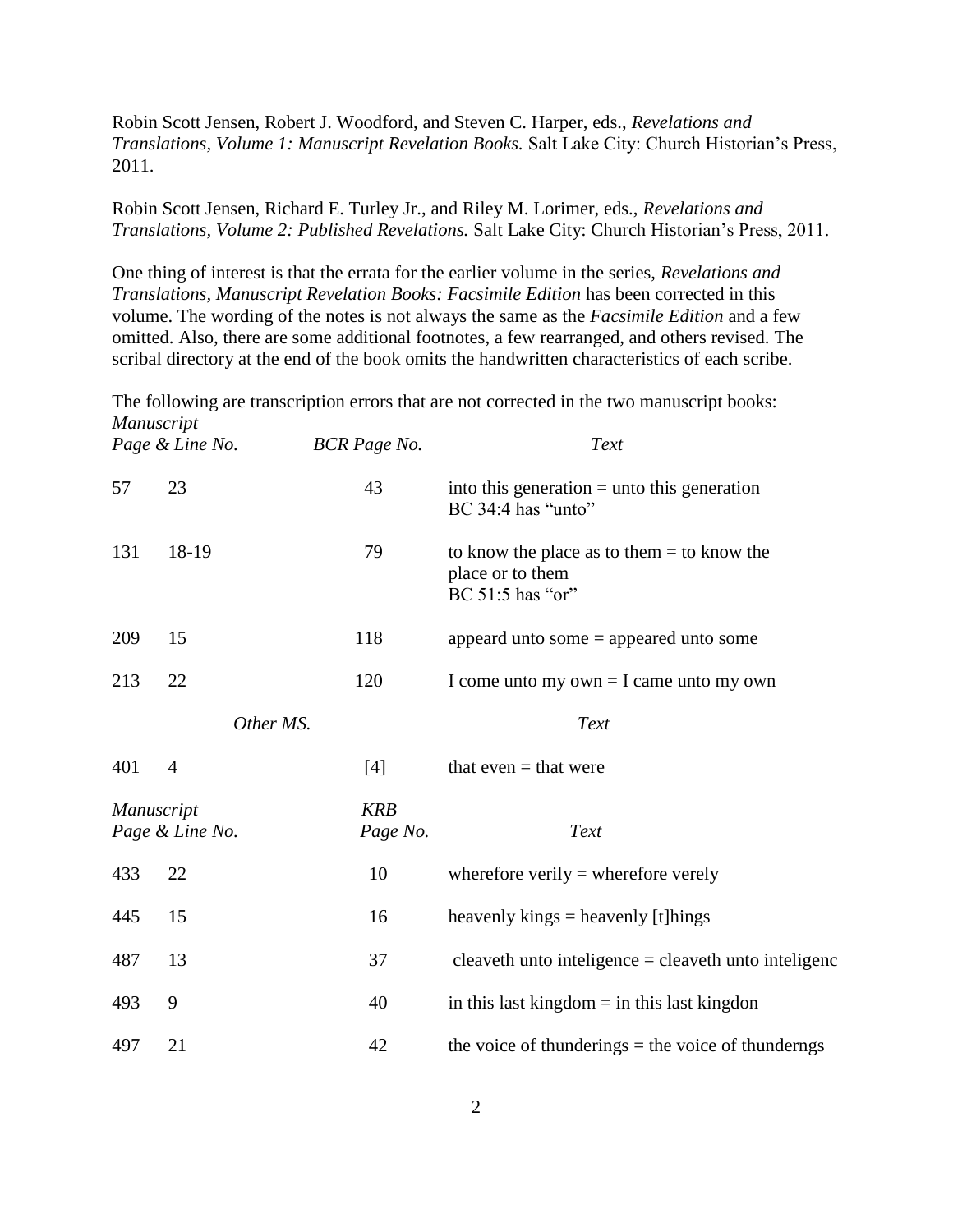| <i>Manuscript</i> | Page & Line No. | <b>KRB</b><br>Page No. | Text                                          |
|-------------------|-----------------|------------------------|-----------------------------------------------|
| 509               | 24-25           | 48                     | he glorified $God = he$ glorifed $God$        |
| 575               | 28              | 79                     | possess eternal life $=$ possess eternal Life |
| 577               | 20              | 80                     | Now verily $=$ Now verely                     |
| 577               | 23-24           | 80                     | lo not in haste $=$ be not in haste           |

Vol. 3, Part 1, Part 2 of the *Printer's Manuscript of the Book of Mormon* (Facsimile Edition)

### *Histories*

Karen Lynn Davidson, David J. Whittaker, Mark-Ashurst-McGee, and Richard L. Jensen, eds., *Histories, Volume 1: Joseph Smith Histories, 1832-1844.*. Salt Lake City: Church Historian's Press, 2012.

Karen Lynn Davidson, Richard L. Jensen, and David J. Whittaker, eds., *Histories, Volume 2: Assigned Histories, 1831-1847.* Salt Lake City: Church Historian's Press, 2012.

The first history, the 1832 History (2-22), was written while there were problems with church leadership in Missouri, especially with bishop Edward Partridge. Though there is no date on the six pages this volume suggests "circa summer 1832" (4). The history appears to have been written in November 1832.

#### *Journals* **[Journals written by Joseph Smith and also kept for him]**

Vol. 1 1832-1839 (November 27, 1832-December 5, 1834; September 22, 1835-April 3, 1836; March 13, 1838-October 15, 1839)

Dean C. Jessee, Mark Ashurst-McGee, and Richard L. Jensen, eds., *Journals, Volume 1: 1832-1839*. Salt Lake City: Church Historian's Press, 2008

Typographical errors are few. John H. Boynton should be John F. Boynton (188 note 383) and Oliver Cowdery's letter is misdated 1837 instead of 1838 (251 note 90). Dean C. Jessee's earlier edition of *The Papers of Joseph Smith, Volume 2: Journal, 1832- 1842* (Salt Lake City: Deseret Book, 1992), 2:288–300, 308–16, included a December 16, 1838, letter of Joseph Smith copied into the Scriptory Book and an additional journal of James Mulholland covering April 22–October 23, 1839; but neither item appears in this compilation.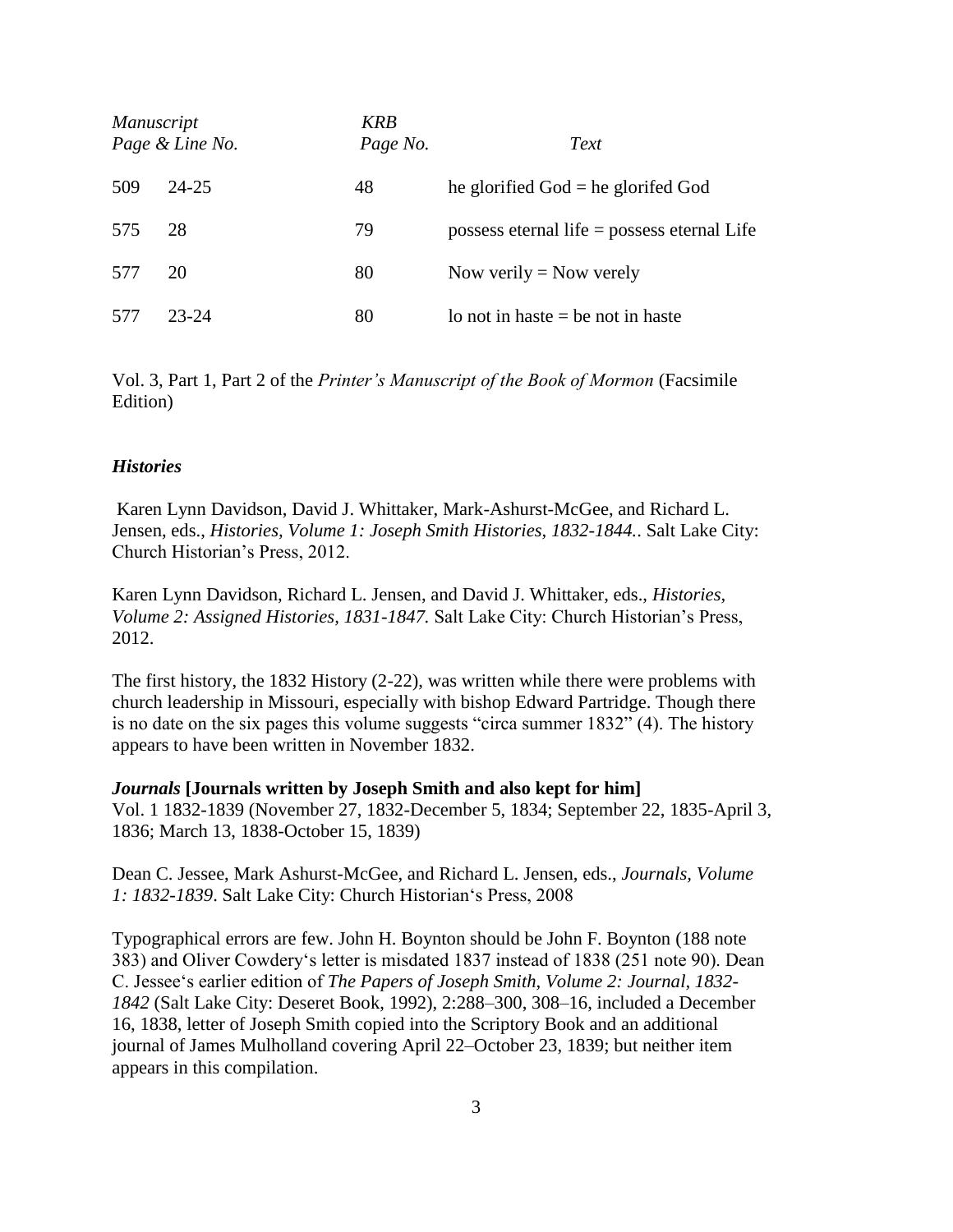I was disappointed in the compiled biographical directory near the end of the book. Only a glance shows mistaken information. For example, Lyman E. Johnson died in 1859 not 1856; Luke Johnson arrived in Salt Lake Valley in September 1853 not July 1847; William E. McLellin died on March 14, 1883 not April 24; and Brigham Young was baptized on April 9, 1832 not April 15.

# Errata:

## page 235 Delete the multispectral image

page 234-235 Delete wording "Later, the final page of the roster was washed in order to provide space to prefix a title page to the Scriptory Book, The image to the right demonstrates the recovery of the original text made possible by multispectral imaging." (Joseph Smith Papers Errata for Journals, Volume 1)

In addition to the above there was a problem when the editors read other text in the Scriptory Book kept by George W. Robinson. Historical Introduction, page 229: "JS's letter of 29 March 1838, copied on pages 23-26 of the journal, indicates that the motto was already inscribed in the journal by that date." Also page 237, note 50.

The letter copied into the record book included the following words: "I transmit to you the following motto of the Church of Jesus Christ of Latter day Saints Recorded on Pages 16 & 17 of J Smith Jr Scriptory Record Book A." (page 247) The interpretation that the "Motto of the Church of Christ of Latterday Saints" was already written in the Scriptory Book by 29 March is incorrect. The recording by Robinson of the 29 March 1838 letter only shows that instead of copying the motto Robinson refers to what he had previously written on pages 16-17 of the Scriptory Book and he does not need to copy the motto again.

Andrew H. Hedges, Alex D. Smith, and Richard Lloyd Anderson, eds., *Journals, Volume 2: December 1841-April 1843*. Salt Lake City: Church Historian's Press, 2011.

 Footnote 62 mentions "the official notice informing the public of Bennett's excommunication" printed in the *Times and Seasons*, June 15, 1842 issue (xxviii). This is not correct as the May 11, 1842 notice was not an excommunication. This notice is repeatedly used as though it is the date Bennett was excluded from the church (55 n207; 60 n229; 63 n249; 411 and 443). There is no discussion regarding John C. Bennett's formal withdrawal. The records are clear that he withdrew from the church on May 17, 1842, and was finally excommunicated a month later. The May 11, 1842, document referred to in footnotes was written by Willard Richards and signed by members of the presidency, some apostles, and the bishops. The signatures of three members of the Quorum of the Twelve were not their own.<sup>1</sup>

<sup>&</sup>lt;sup>1</sup> "Notice," box 5, folder 16, May 11, 1842, Joseph Smith Collection, LDS Church History Library, Salt Lake City. Willard Richards wrote in the names of John E. Page, William Smith,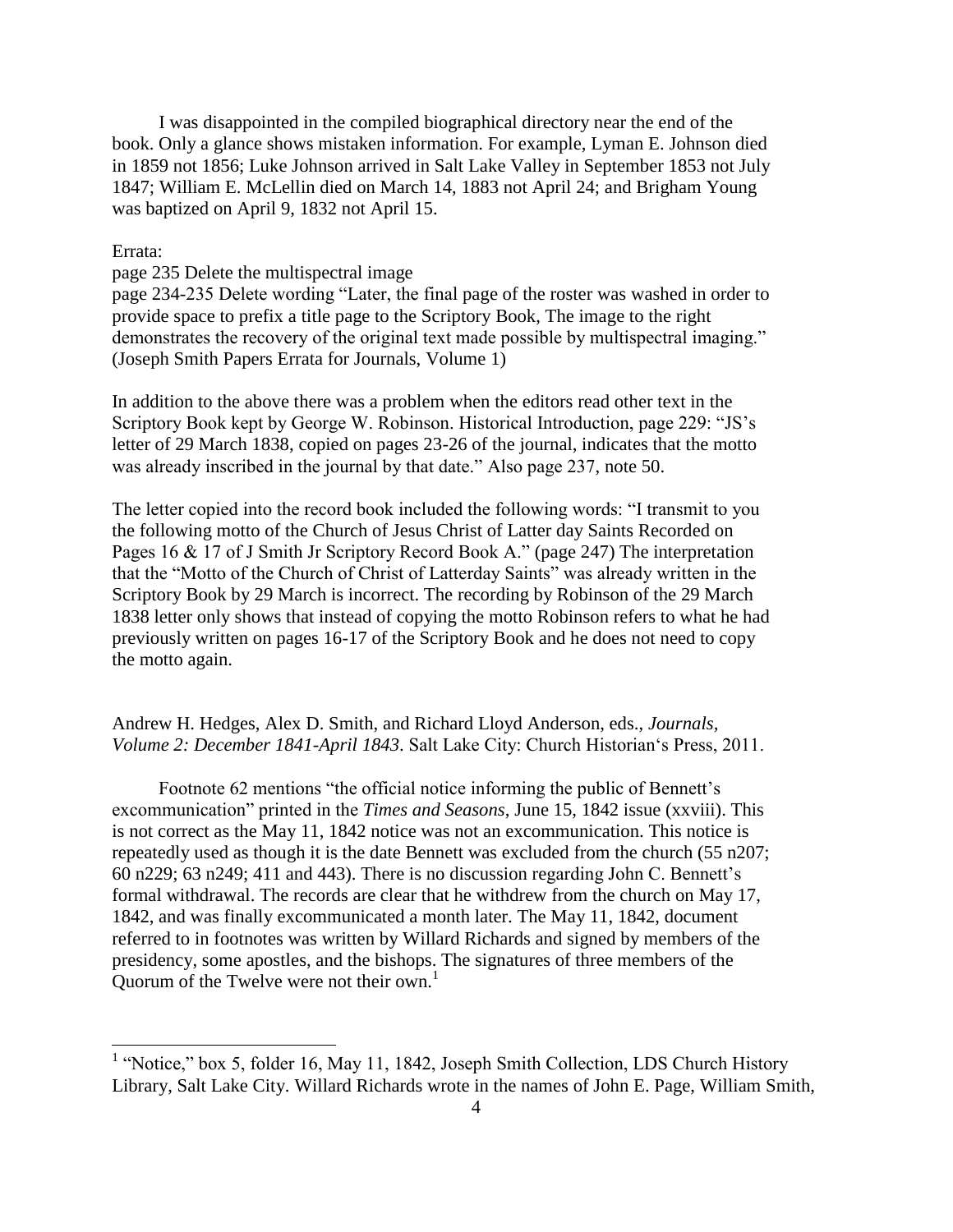The following is a copy of John C. Bennett's withdrawal from the church:

 May 17th 1842. Br. James Sloan; You will be so good as to permit Gen. Bennett to withdraw his Name from the Church Record, if he desires to do so, and this with the best of feelings towards you and General Bennett. Joseph Smith.

 In accordance with the above I have permitted General Bennett to withdraw his Membership from the Church of Jesus Christ of Latterday Saints, this 17th day of May 1842. the best of feelings Subsisting between all Parties. City of Nauvoo. May 17th 1842. James Sloan. General Church Clerk & Recorder. (Copy) Genl. Bennett has the original, which was signed by Joseph Smith $^2$ 

 June 18, 1842, is the correct date of Bennett's excommunication. Bennett wrote a little over a week later, "On Saturday, the 18th of June, I was excommunicated from this holy sect."<sup>3</sup> The date is confirmed by a number of sources. The church record of members lists the name of John C. Bennett. His name was later crossed out with words added twice: (1) "done at his request May 17th 1842." and (2) "& cut off afterwards."<sup>4</sup> Patty Session mentions the same date as summarized in the *Woman's Exponent*, "on the 18th she says Joseph spoke concerning Dr. Bennett and cut him off the Church."<sup>5</sup> William Mendenhall's Memorandum also states: "June 18th John C Bennett was cut off from the church."<sup>6</sup>

Andrew H. Hedges, Alex D. Smith, and Brent M. Rogers, eds., *Journals, Volume 3: May 1843-June 1844*. Salt Lake City: Church Historian's Press, 2015.

 In the journal entry for October 5, 1843, one word "preaching" was transcribed incorrectly; the word recorded was "practicing" and was not crossed out by 1855 when

 $\overline{\phantom{a}}$ 

and George A. Smith. Page was not in Nauvoo but in Pittsburgh. Orson Pratt's name was also added by Richards and crossed out.

 $2^2$  Letters Sent, box 2, folder 5, Joseph Smith Collection, LDS Church History Library. For John C. Bennett's printed copy see Bennett, *History of the Saints*, 40-41, with the added notation the same day: "The above is a true copy from the original. Orson Pratt." When Bennett joined with James J. Strang he produced his withdrawal. "Conference Minutes," *Voree Herald* 1 (October 1846):1.

<sup>3</sup> John C. Bennett, to the Editor of the Journal, Letter [No. 1], 27 June 1842, *Sangamo Journal*, July 8, 1842. See also Andrew F. Smith, *The Saintly Scoundrel: The Life and Times of Dr. John Cook Bennett* (Urbana: University of Illinois Press, 1997), 91.

<sup>&</sup>lt;sup>4</sup> "Certificates of Members" (outside binding title), contains the 1842 Nauvoo census. Far West and Nauvoo elders' certificates, CR 100 402, LDS Church History Library; microfilm 889,392, US and Canada Record Collection, LDS Family History Library, Salt Lake City.

<sup>5</sup> Patty Session Journal, extract printed in "Patty Sessions," *Woman's Exponent* 13 (November 1, 1884):86.

<sup>6</sup> William Mendenhall diaries, MS 6975 1-3, LDS Church History Library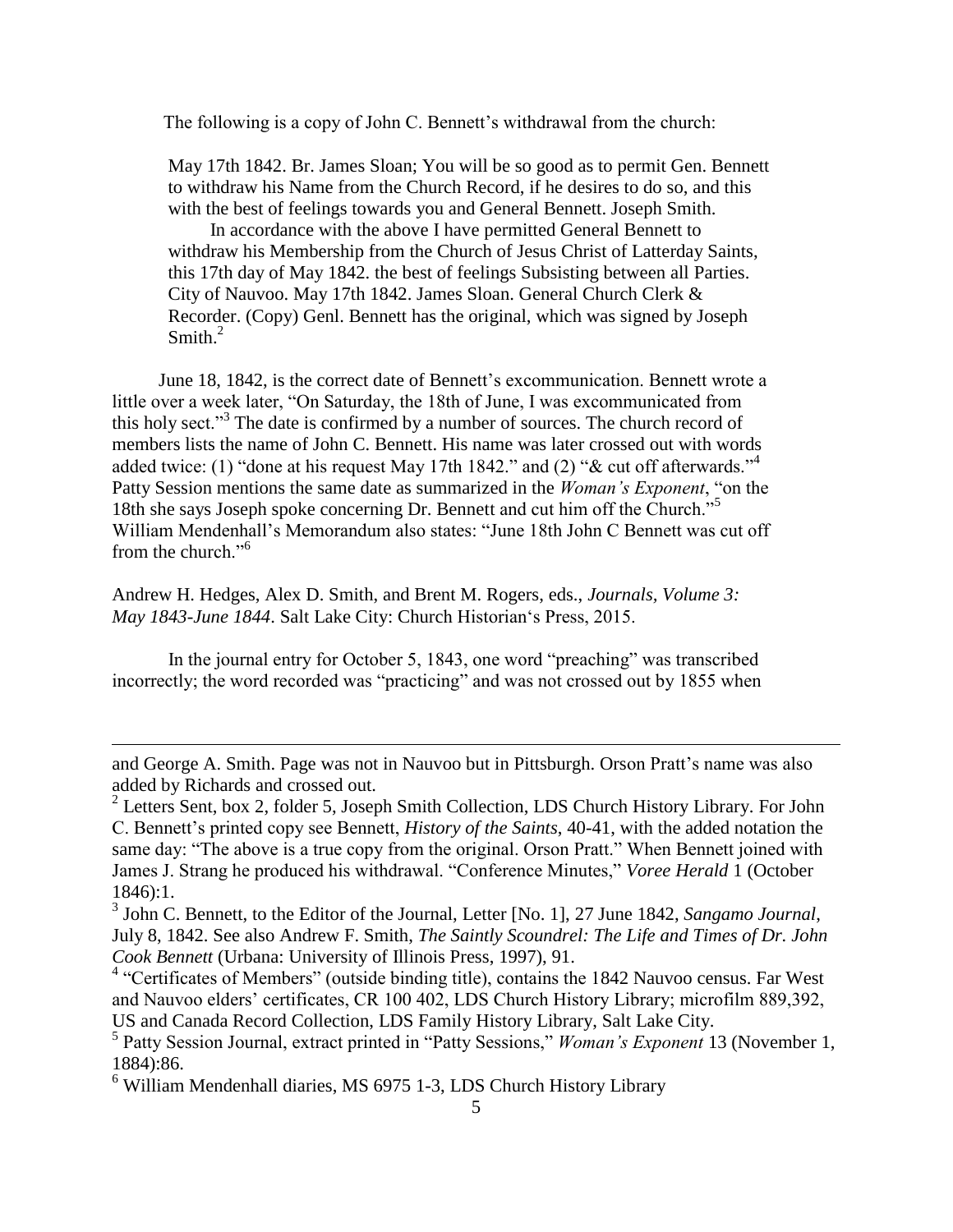the draft history was prepared.<sup>7</sup> Willard Richards wrote in the journal that Joseph Smith walked up and down the street with him "and gave inst[r]uction to try those who were preaching teaching or practicing the doctrin of plurality of wives. on this Law. Joseph forbids it. and the practice ther[e]of— No man shall have but one wife" (see xix, 107).

## *Documents* [Four volumes at present]

Michael Hubbard MacKay, Gerrit J. Dirkmatt, Grant Underwood, Robert J. Woodford, and William G. Hartley, eds., *Documents, Volume 1: July 1828-June 1831.* Salt Lake City: Church Historian's Press, 2013.

For example, Smith's known activities and his treasure seeking adventures are omitted. The documents for the period 1819-1827 are listed below.

 The location of the Smith families is important since the volume repeatedly wants the reader to believe that Palmyra was the place where the log house was located. The editors/authors want to divert where the Church of Christ was established on April 6, 1830. The way they do this is first, to change the date of LDS D&C 19 from March 1830, received at Manchester, New York, to the summer of 1829. Second, in connection with Hyrum Smith's residence, they maintain that the house was located in the Township of Palmyra. One reason they do this is because the volume uses a later account for the location of the church organization as occurring in Fayette, New York. They do not follow the earliest sources that proclaim that the church was organized in Manchester.

 Though there are no known minutes of the April 6 organizational meeting, it was held in Manchester. What the volume editors want the reader to think is that anyone who says the church was organized in Manchester, at the Smiths' residence, would be stuck with that location being in Palmyra. The book does not refer to the U.S. Census for 1830 that enumerates the Smiths in Manchester.

### Part 1: July 1828-March 1829 (3 items)

l

 The editors state that "No JS documents created before the fall of 1827 have survived" (3). A note does mention the possibility of a November 1, 1825 printed agreement found in Appendix 1. However, there were significant pre-autumn-1827 records that mentioned Joseph Smith, which the volume fails to include:

A) 1819 Case of Joseph Smith [Sr.] vs Jeremiah Hurlbut, January 22, 1819. JS Jr testifies on behalf of his father. Record of Joseph Smith Sr., summer 1818, "To Joseph half Day Drawing hay 0.25." Ontario County Records Center and Archives, Canandaigua, New York.

<sup>7</sup> Dan Vogel, ed., *History of Joseph Smith and The Church of Jesus Christ of Latter-day Saints: A Source- and Text-Critical Edition*. 8 vols. (Salt Lake City: Smith-Pettit Foundation, 2015), 7:315. Additional words were added to the draft not recorded in the original journal.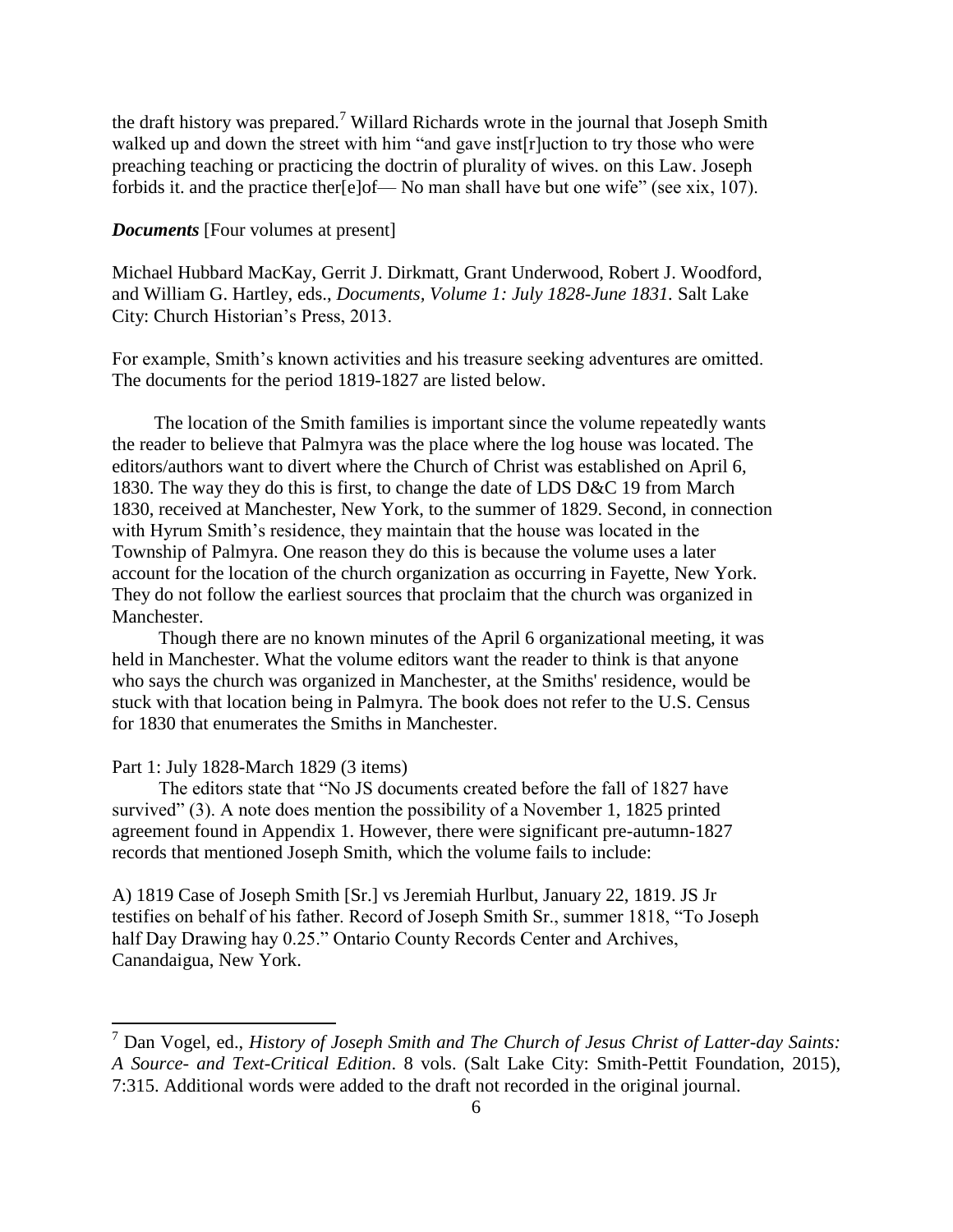B) 1826 Bill of Justice Albert Neely, "same [i.e. The People] vs Joseph Smith The Glass looker March 20, 1826." Chenango County Office Building, Norwich, New York.

C) 1826 Bill of Constable Philip De Zeng, "Serving Warrant on Joseph Smith & travel." Chenango County Office Building, Norwich, New York.

D) Docket Book of Albert Neely (original not extant, printed text only). Examination of Joseph Smith, March 20, 1826, to be included in the first volume of the Legal and Business Records series of the JS Papers. Joseph Smith ("Prisoner") made the following statement in his defense as a treasure seer before Justice of the Peace Albert Neely:

 Prisoner examined: says that he came from the town of Palmyra, and had been at the house of Josiah Stowel[l] in Bainbridge most of time since; had small part of time been employed in looking for mines, but the major part had been employed by said Stowel[l] on his farm, and going to school. That he had a certain stone which he had occasionally looked at to determine where hidden treasures in the bowels of the earth were; that he professed to tell in this manner where gold mines were a distance under ground, and had looked for Mr. Stowel[l] several times, and had informed him where he could find these treasures, and Mr. Stowel[l] had been engaged in digging for them. That at Palmyra he pretended to tell by looking at this stone where coined money was buried in Pennsylvania, and while at Palmyra had frequently ascertained in that way where lost property was of various kinds; that he had occasionally been in the habit of looking through this stone to find lost property for three years, but of late had pretty much given it up on account of its injuring his health, especially his eyes, made them sore; that he did not solicit business of this kind, and had always rather declined having anything to do with this business.

 First printed in Charles Marshall, "The Original Prophet. By a Visitor to Salt Lake City," *Fraser's Magazine* 7 (February 1873):229.

E) Receipt by Joel and Levi Thayer of Joseph Smith Jr. to Abraham Fish's account, Palmyra, New York, March 10, 1827. Receipt listed in Calendar of Documents, 392. JS pays \$4.00 to the account of A. Fish at the Joel and Levi Thayre's store on Main Street: "Rec[eive]d of Joseph Smith Jr Four dollars which is credited to the account of A[braham]. Fish." Joseph Smith Collection, LDS Church History Library.

F) Account Book of Lemuel Durfee, entry for August 1827: "august Credit by Joseph Smith [Sr.] by Mo[w]ing three days  $\&$  Joseph Smith, Ju Jnr. two days Mowing  $\&$ Hiram Smith one day Mowing even." Palmyra's King's Daughters Free Library, Palmyra, New York.

#### Part 2: April 1829-March 1830 (23 items)

 In a footnote the editors explain that the JS history may have skipped a few months. "During the period from June 1829 to the end of March 1830, only one JS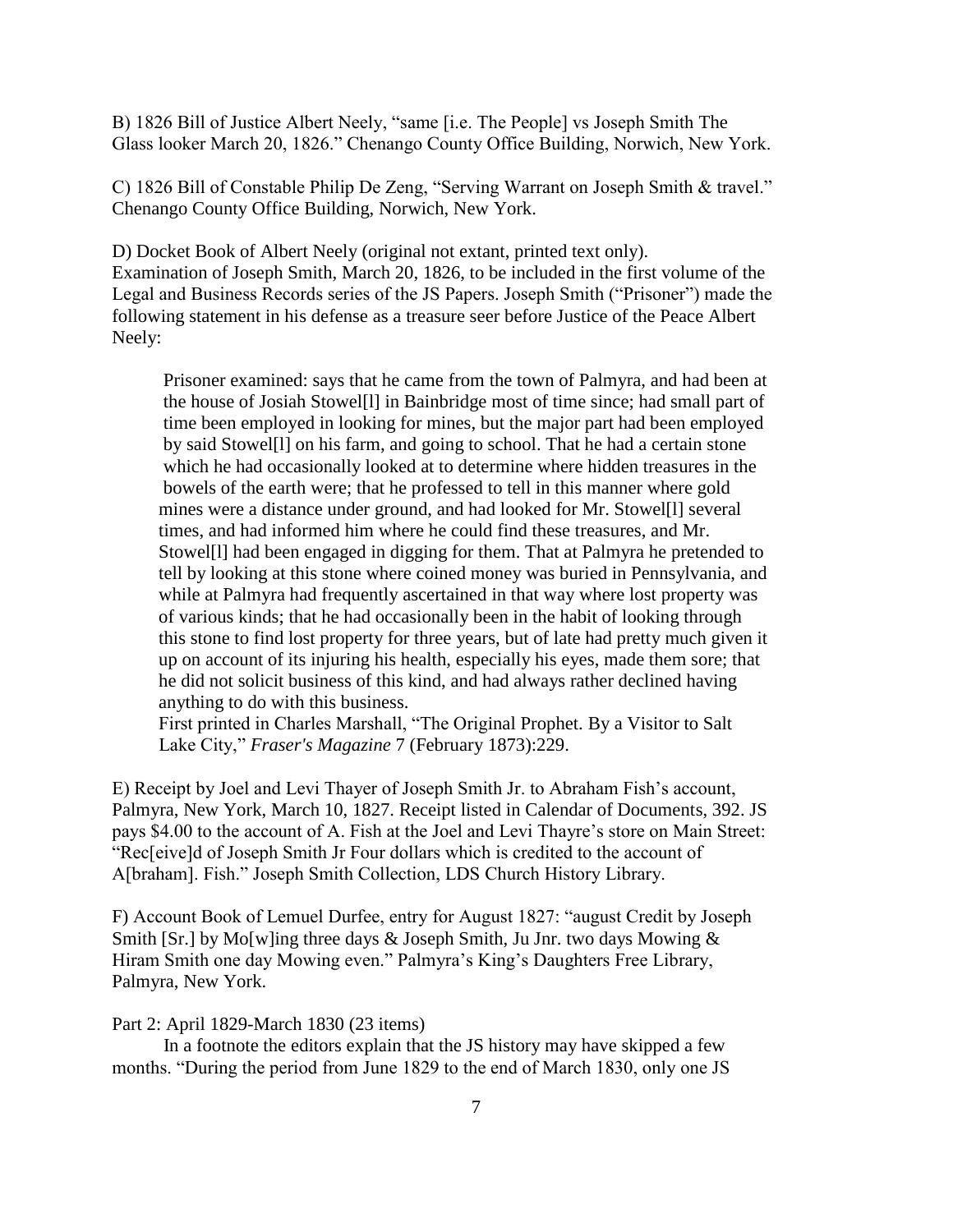revelation is known" (the Canadian copyright revelation). They are able to state this because they suggest that LDS D&C 19, traditionally attributed to March 1830, was somehow actually given during the summer of 1829 (27n32; nonetheless stipulating, "though possible Mar. 1830" [85]).

 The authors say, "By the end of March, when "JS returned to Palmyra in company with Joseph Knight Sr." and "their arrival in Palmyra" (28) the pair met Martin Harris. This idea that the Smith home was located in Palmyra is repeated again and again to make the reader believe their assertion. Joseph Knight's reminiscence is clear that in the spring of 1830 he took JS "out to Manchester to his Fathers." Again volume 1 says that "JS soon left for Fayette, where the church was organized on 6 April 1830" (28). Knight and Smith "arrived in Palmyra in late March" (106). This is incorrect as the only source is Joseph Knight's account, and he mentions that he took JS to Manchester and witnessed Joseph Sr.'s baptism.

 A further example of this editorial diversion occurs when the authors discuss letters written by Oliver Cowdery from Manchester to Joseph Smith on November 6 and December 28, 1829. "At the time he wrote this letter," they claim, "Cowdery was likely at the Hyrum Smith residence in Palmyra. If this is the case, the letter was written in Palmyra, not in Manchester" (98n382, 103n407).

 Concerning the revelation to sell a copyright of the Book of Mormon in Canada the book says that "Hiram Page recalled that a small group of church leaders were assembled at the Smith 4 log home in Palmyra Township when this revelation came" (109). What Page wrote, spelling not corrected, is that " it was told me we were to go by revilation but when we had assembled at father Smiths; the[re was] no revilation for us to go but we were all anctious to get a r[evila]tion to go; and when it came we were to go to kingston," nothing about Palmyra. In fact the revelation was received at Manchester, Ontario County as the copy of the revelation states. Besides this the Smith's log home was located in Manchester as Hyrum Smith was taxed in 1830 for 15 acres on Lot 1. The editors do not mention anything concerning the use of the 1830 U.S. census for Manchester in the book. The census does list Joseph Smith [Sr.] as living in Manchester along with his neighbors.

 Another indication that the authors were not careful is when they say that "Joseph reportedly enquired of the Lord through the Urim and Thummim and according to [David] Whitmer received a revelation" (110). Whitmer did not mention the use of Urim and Thummim but said that "Joseph did not know how it was, so he enquired of the Lord about it ... the following revelation came through the stone."

 Again it is stated, "Page, however, left no indication in his recollection that he was bitter about the revelation or his trip to Canada." The reason Hiram Page wrote to William E. McLellin was that he considered that Joseph erred in this and other revelations and had a desire for filthy lucre. The volume is correct that those who went to Canada "failed to obtain a copyright."

#### Part 3: April 1830-September 1830 (26 items)

 Besides the Manuscript History of Joseph Smith which mentions at meeting at Fayette, New York on April 6, 1830, the book cites David Whitmer saying the church was "established at his father's house in Fayette Township." Whitmer's recollection fits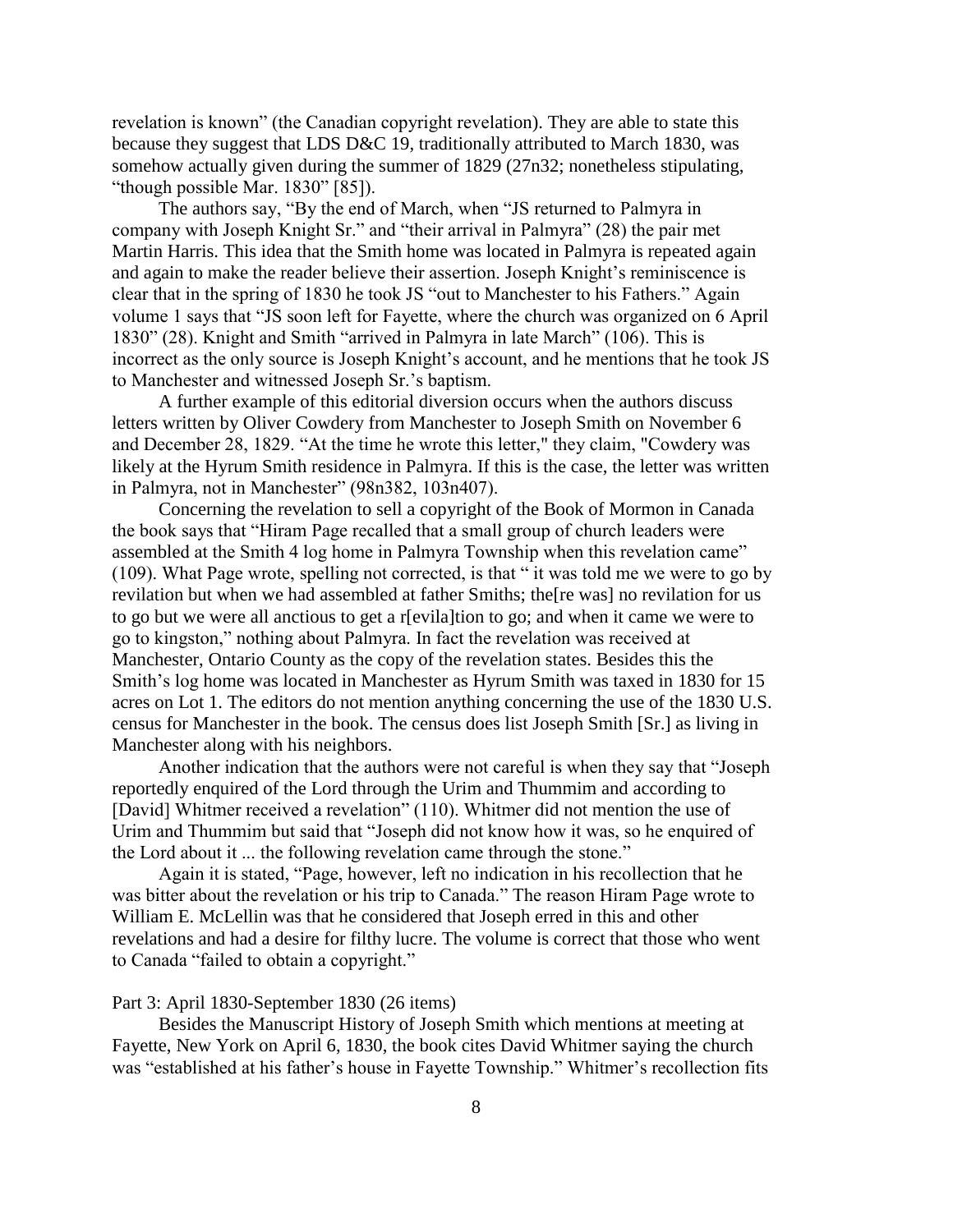more closely with the June or September 1830 church conference rather than a small group in Manchester. Revelations printed in the Book of Commandments (in press in 1833) that had a date of April 6 (except for LDS D&C21) and others with the location of Manchester are said to be "erroneously associated with Manchester" and "erroneously associated with 6 April when first published in 1833" (113n1). This is just guess work on the part of the editors. They present no solid documentation to support such assertions.

 Now comes the interesting part as the authors call the Joseph Knight Sr. and Lucy Mack Smith accounts "problematic," expecting specific dates and lawyer-like precision. But the "unpolished and disjointed narrative" of Joseph Knight Sr., "clearly claims that Joseph Smith Sr. and Martin Harris were baptized near the Smith farm in Manchester Township but offers no concrete timeline" (114n7). The authors do not want to write that the baptisms occurred on April 6. They also state: "JS's history nonetheless allows for the possibility that JS returned to his parents' home shortly after the organization in Fayette. If so, the stay was a short one. JS was probably back in Fayette on 11 April, when Oliver Cowdery preached the first sermon of the church to a large crowd and baptized several people" (114).

 *Documents, Volume 1* accepts the locations given in Revelation Book 1 (A Book of Commandments and Revelations). There is no suggestion that Joseph Smith and Oliver Cowdery traveled from one location to another on the same day. There is only one location where at least four events (baptisms, ordinations, church organization and revelations) occurred, and that is Manchester.

 In discussing the first of five revelations given to individuals on April 6, 1830, the book indicates that "the editors of the Book of Commandments printed the revelations separately and gave each the date of 6 April 1830, that date appears to be in error and was dropped two years later, in 1835 . . . JS's history and other sources suggest that the revelations date between the 6 April organization and an 11 April meeting" (131). While it is possible errors could occur in printing any text the most likely reason why specific dates and locations were omitted in the 1835 Doctrine and Covenants is because that book was to be like a church manual and not like the more careful publication of the Book of Commandments. Besides Oliver Cowdery, who was present on April 6, worked on the Book of Commandments. The history of Joseph Smith was compiled using the 1835 D&C which was not attempting to be very specific in historical matters as texts were altered for that publication.

 As mentioned in Part 2, the wording "likely at Hyrum's residence in Palmyra" is repeated over and over (131n108, 132n113, 133n117, 134n126, 136n134).

The historical introduction for LDS D&C 27 presented challenges for the editors as indicated in their comments:

 In his later history, however, JS said that the first paragraph of the 1835 text "was written at this time [early August 1830], and the remainder in the September following." JS, then, affirmed that the first part should be dated August 1830 and the remainder September 1830, in which case the date of 4 September 1830 found in the earlier printed versions may have reflected the date of dictation of the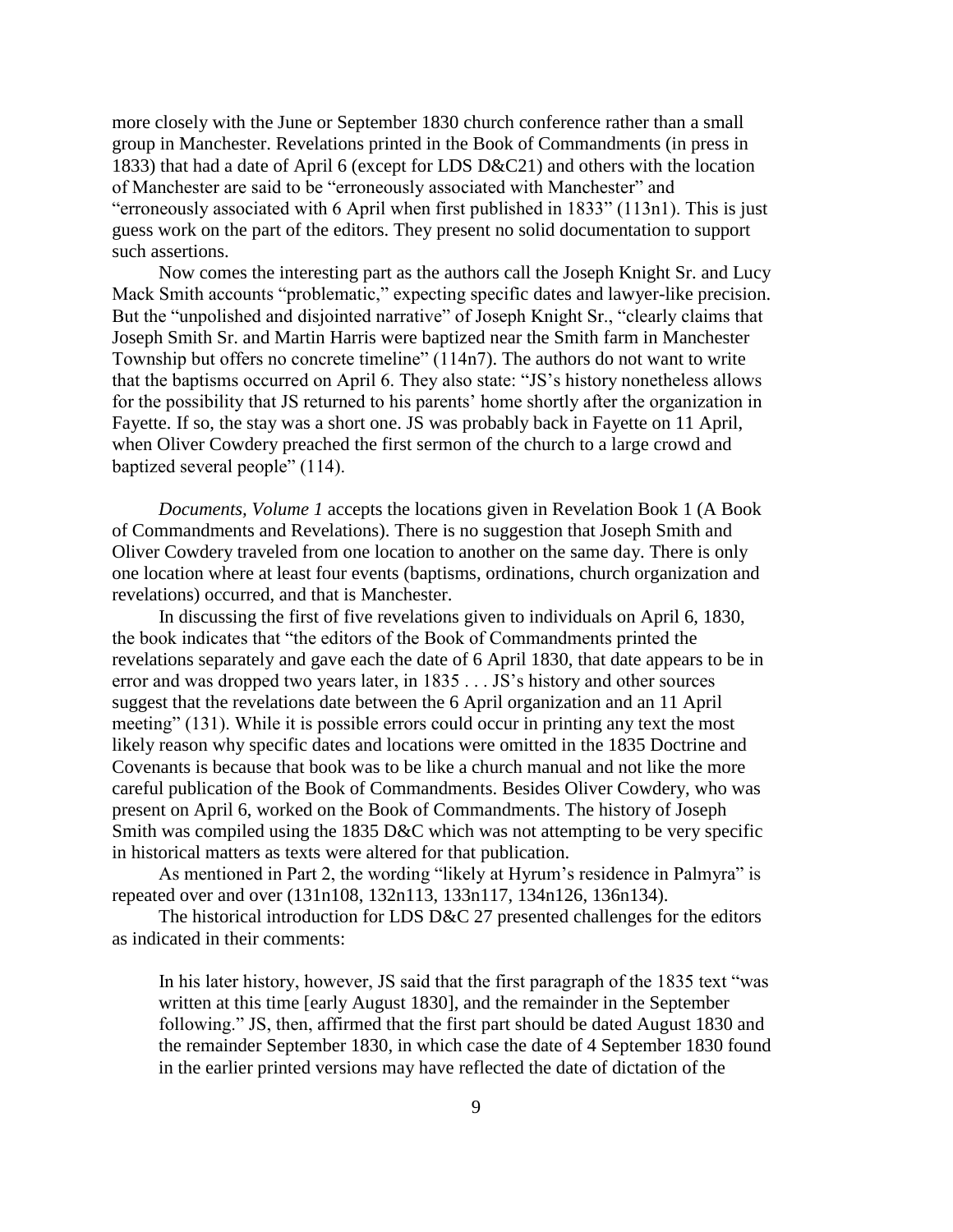second portion. (165)

 The reason for this suggestion is that the 1835 publication was for church members and well over 400 words, including priesthood restoration, were added to the words of the angel. The shortest text and the exact date of September 4, 1830 is preferred by scholars prior to the words being modified. The idea that there were two portions of the revelation, as explained in JS's history, is not historical but was used to explain the additional wording inserted in 1835.

#### Part 5: February-June 1831 (24 items)

 In documenting a letter that Joseph Smith sent to his brother Hyrum the authors indicate that "Hyrum and his family moved from their log house in Palmyra to Newel Knight's house at Colesville, New York." A footnote states, "At the time, Levi Daggett, a resident of Palmyra, was attempting to collect a debt from him for shoeing horses. (Daggett v. Smith [J.P. Ct. 1830], Pierce, Docket Book, 77.)" (268n152) This provides additional evidence, ironically, that Hyrum 6 Smith in fact lived in Manchester rather than Palmyra, since Nathan Pierce was a Justice of the Peace (J.P.) in Manchester (522).

 On the whole *Documents, Volume 1* has problems with the historical record. It does mention that Joseph Smith's history "must be used with caution" (507). The background to the documents for the most part repeats information over and over. The errors pointed out in this review will likely not be corrected. Readers should be careful in taken everything as fact

Matthew C. Godfrey, Mark Ashurst-McGee, Grant Underwood, Robert J. Woodford, and William G. Hartley, eds., *Documents, Volume 2: July 1831-January 1833.* Salt Lake City: Church Historian's Press, 2013.

Gerrit J. Dirkmaat, Brent M. Rogers, Grant Underwood, Robert J. Woodford, and William G. Hartley, eds., *Documents, Volume 3: February 1833-March 1834.* Salt Lake City: Church Historian's Press, 2014.

#### Part 1: February-March 1833

The volume does not include "Sang by the gift of Tongues & Translated" by Joseph Smith (February 27, 1833) recorded in the Kirtland Revelations Book, pages 48-49.

age after age has rolled away, according to the sad fate of man, countless millions for ever gone at length the period of time has come that oft was seen by a prophetic eye and writ[t]en too by all holy men Inspired of the Lord

a time which was seen by Enoch of Old at a time when he stood upon the mount which was called the mountain of God as he gazed upon nature and the corruption of man and mourned their sad fate and wept and cried with a Loud voice and heaved forth his sighs Omnipotence Omnipotence o may I see thee - and with his finger he touched his eyes and he saw heaven he gazed on eternity and sang an Angelic song and mingled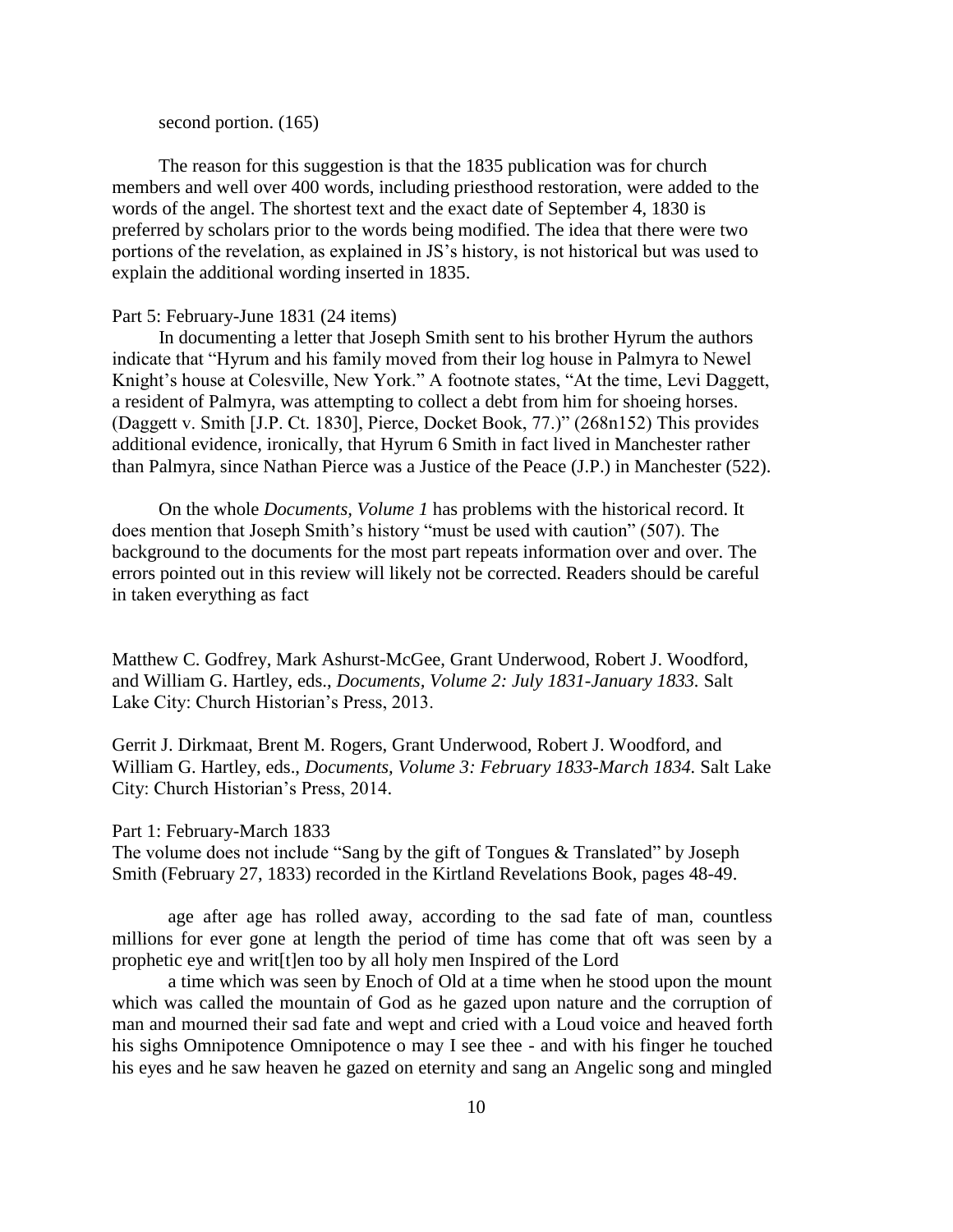his voice with the heavenly throng Hozana [Hosanna] Hozana [Hosanna] the sound of the trump around the throne of God echoed & echoed again and rang and reechoed until eternity was filled with his voice

he saw yea he saw and he glorif[i]ed God the salvation of his people his city caught up through the gospel of Christ

he saw the begin[n]ing the ending of man he saw the time when Adam his fathe[r] was made and he saw that he was in eternity before a grain of dust in the ballance was weighed

he saw that he emenated [emanated] and came down from God he saw what had passed and then was and is present and to come

therefore he saw the Last days the Ang[e]l that came down to John and the Angel that is now flying having the everlasting Gospel to commit unto men - which in my soul I have recivd [received] and from death and bondage from the Devil I[']m freed and am free in the gospel of Christ and I[']m waiting and with patience I[']ll wait on the Lord hozana [hosanna] loud sound the trump cause eternity to wring hozana [hosanna] for ever I[']m waiting the coming of Christ a mansion on high a celestial abode a seat on the right hand of God

Angels are coming the holy Ghost is falling upon the saints and will continue to fall the saviour is coming yea the Bride groom prepare ye prepare yea the cry has gone forth go wait on the Lord the Angels in glory will soon be descending go join you in singing the praises of God the trump Loud shall sound the dark vail [veil] soon shall rend heaven shall shake the earth shall tremble and all nature shall feel the power of God, gase [gaze] ye saints gase [gaze] ye upon him, gaze upon Jesus hozana [hosanna] loud sound the trump his church is caught up

hozana [hosanna] praise him ye saints they stand at his feet behold they are weeping they strike hands with Enoch of Old they inherit a city as it is writ[t]en the City of God. Loud sound the trump, they receive a celestial crown hozana [hosanna] hozana [hosanna] the heaven of heavens, and the heavens are filled with the praises of God Amen

p. 99 no description given; also no papyrus illustration (P JS III) is included

p. 101 photo of papyrus Fragment 4 (Recto) is printed upside down

Matthew C. Godfrey, Brenden W. Rensink, Alex D. Smith, Max H Parkin, and Alexander L. Baugh, eds., *Documents, Volume 4: April 1834-September 1835.* Salt Lake City: Church Historian's Press, 2016.

*Legal Records* [no volumes have been published]